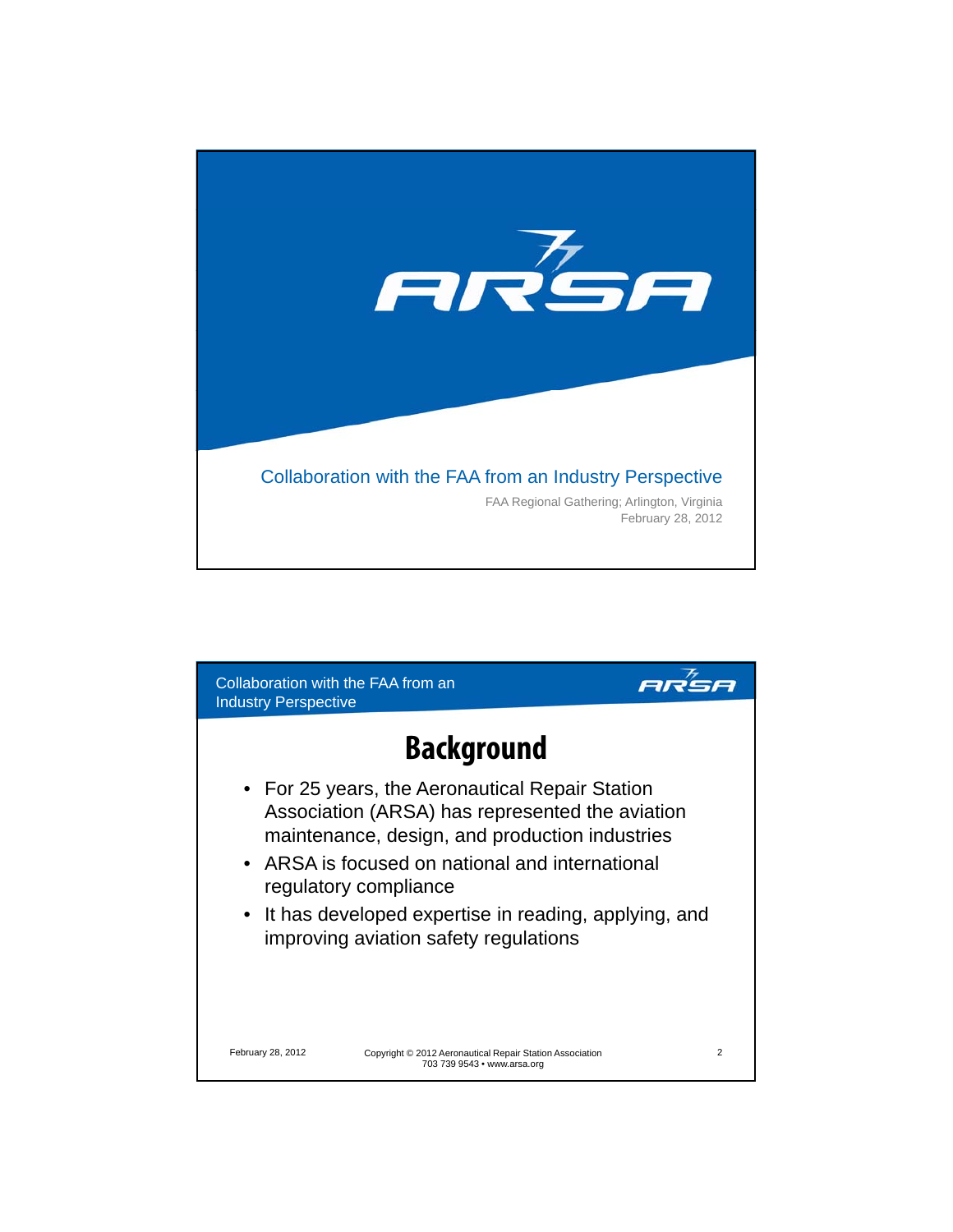## **People**

ar<sup>7</sup>sa

- Staff includes lawyers experienced in aviation safety and legislative matters, and licensed mechanics with years of industry experience
- Individuals supporting operations, quality, finance, membership, and communications are knowledgeable, friendly, and helpful
- The associated law firm represents individual clients on transportation-related legislative and aviation safety regulatory matters

February 28, 2012 3 Copyright © 2012 Aeronautical Repair Station Association 703 739 9543 • www.arsa.org

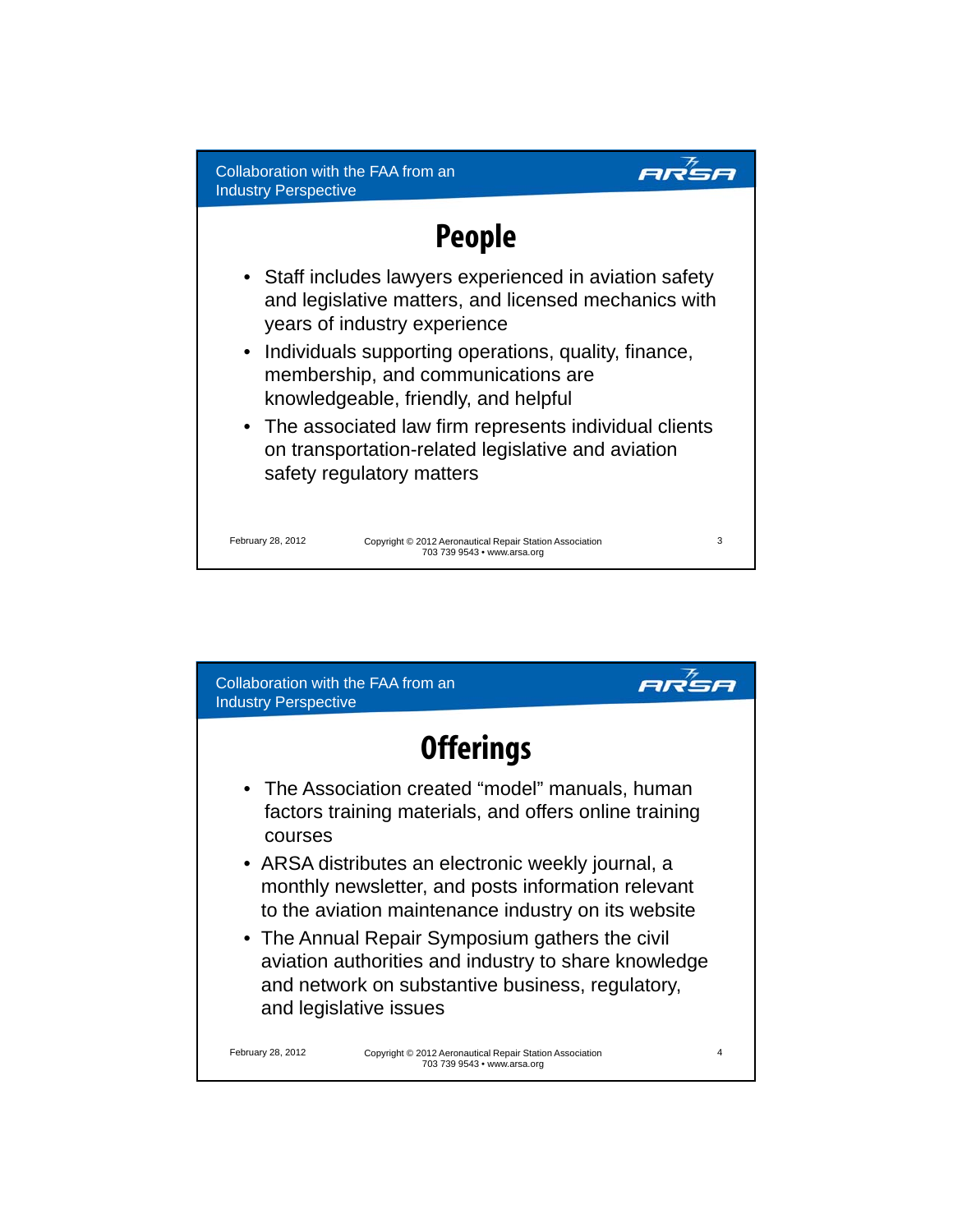

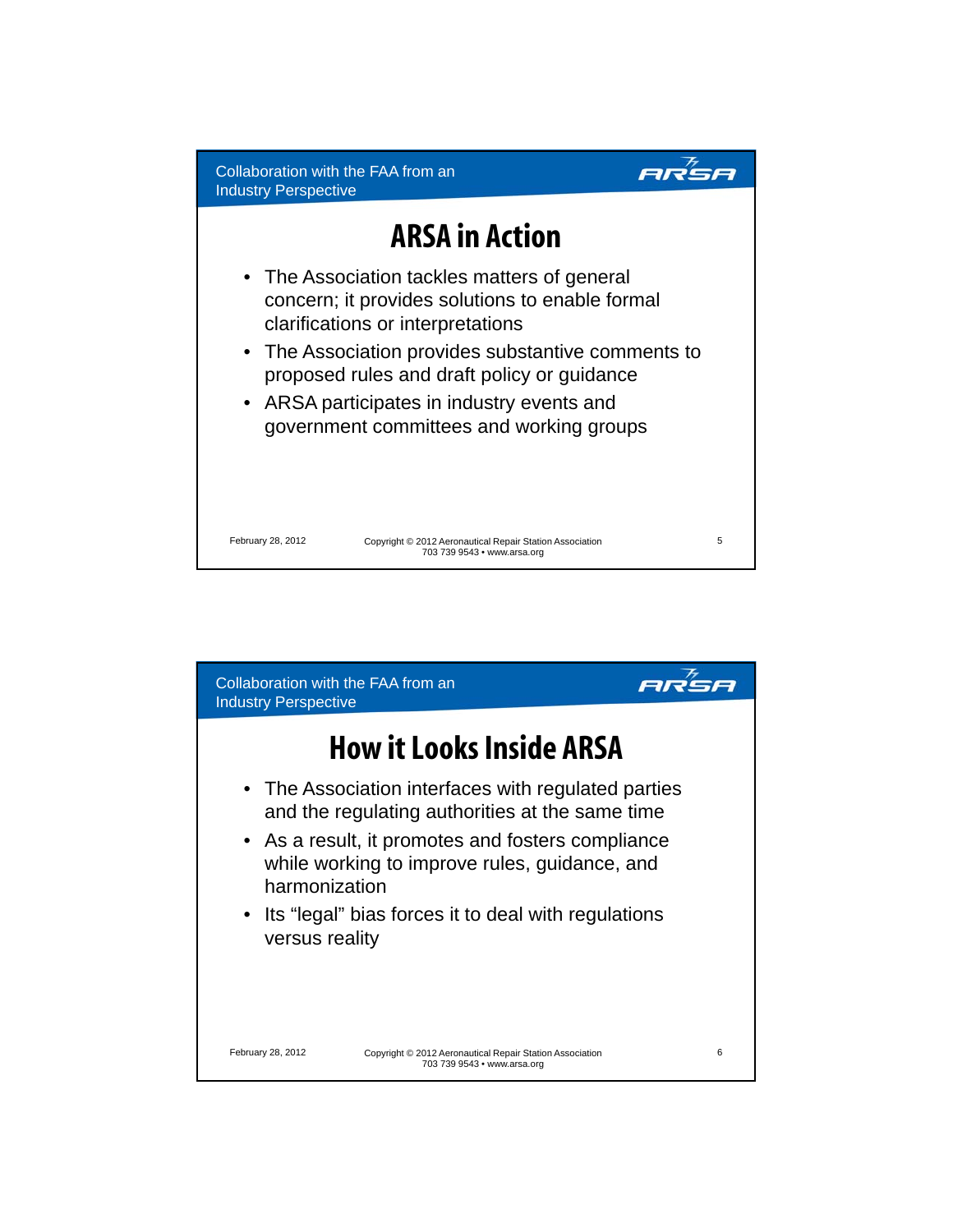

- Operations—requires "flying" within design limits
- Maintenance—requires returning an article to "at least" its original design condition

February 28, 2012 7 Copyright © 2012 Aeronautical Repair Station Association 703 739 9543 • www.arsa.org

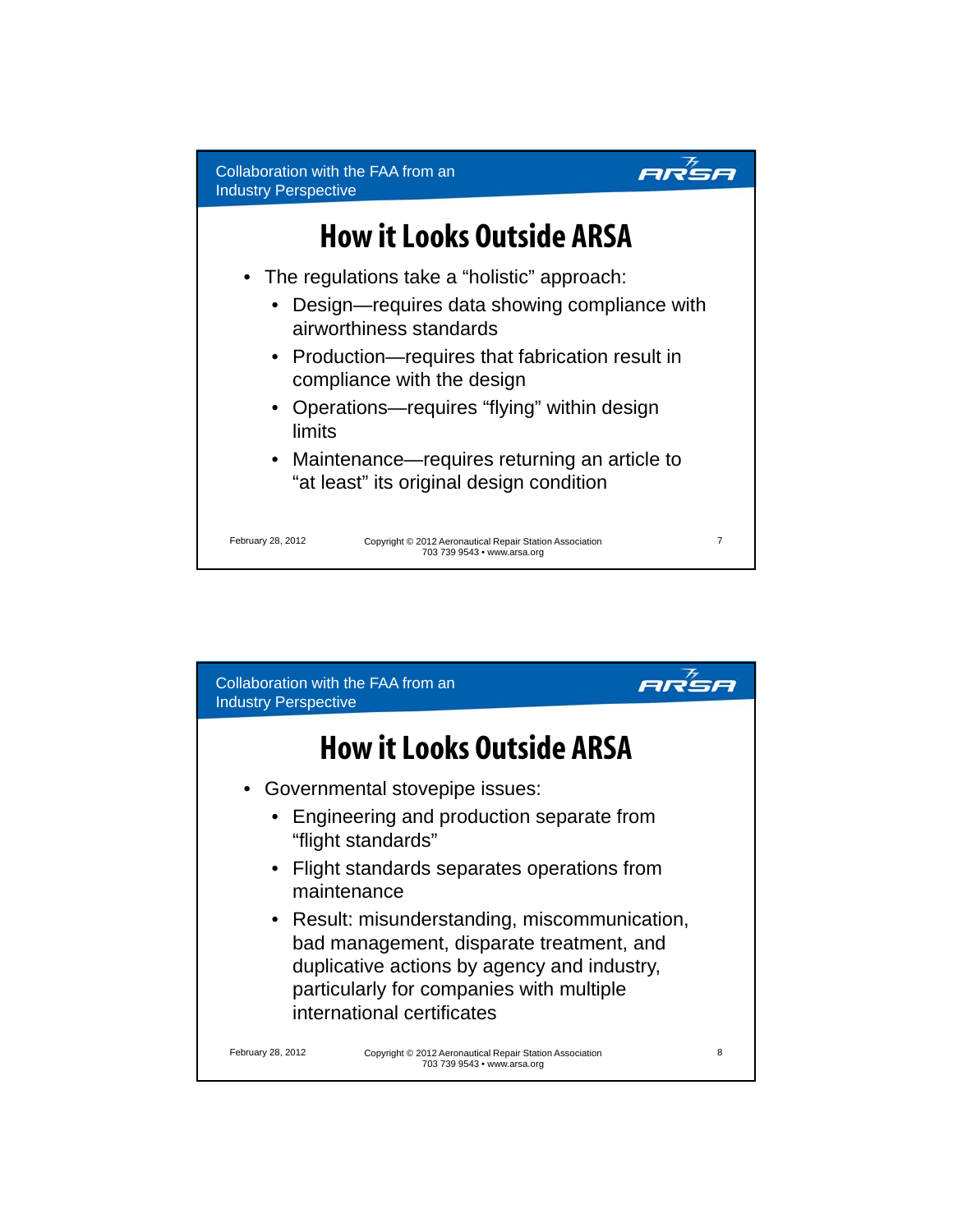

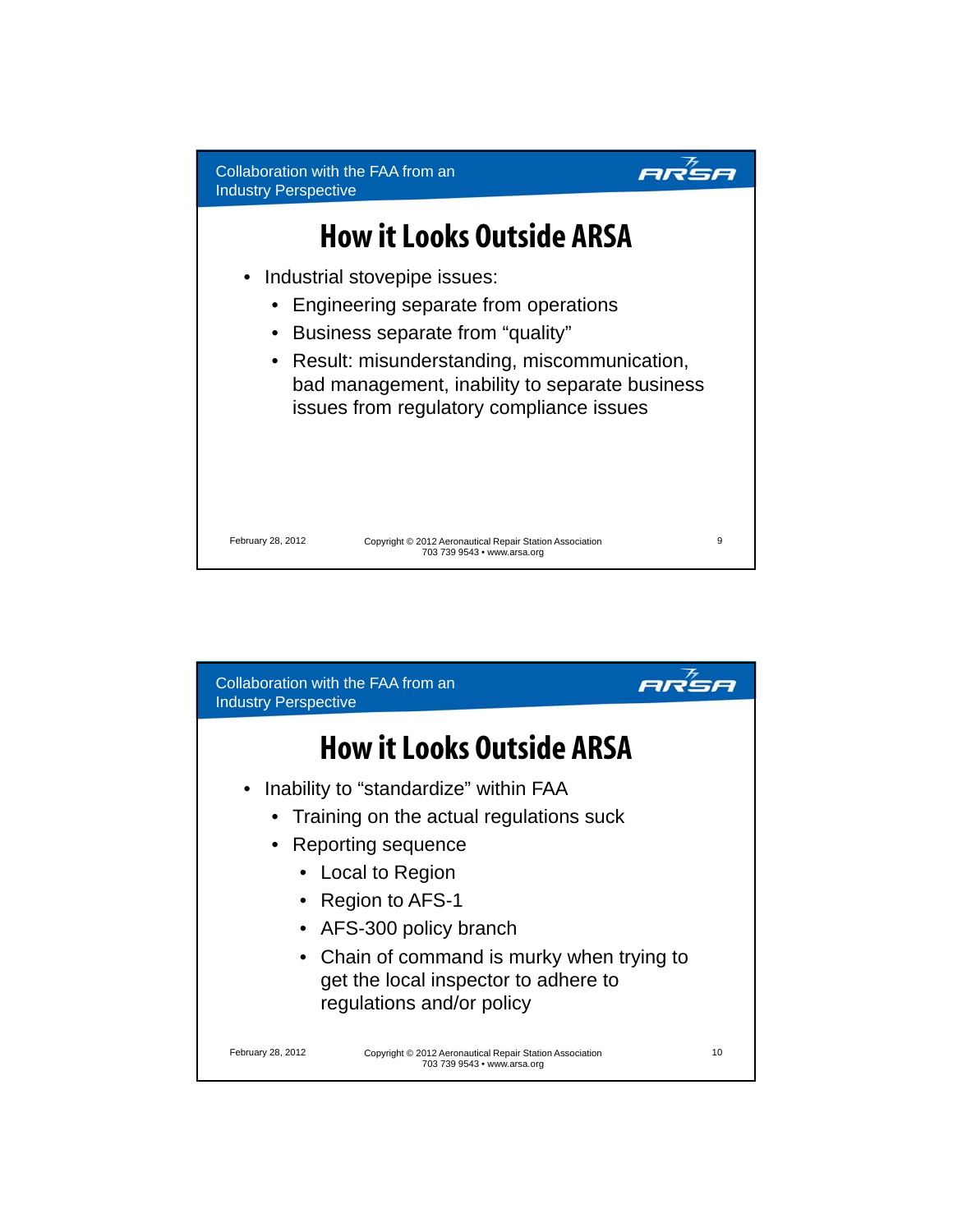

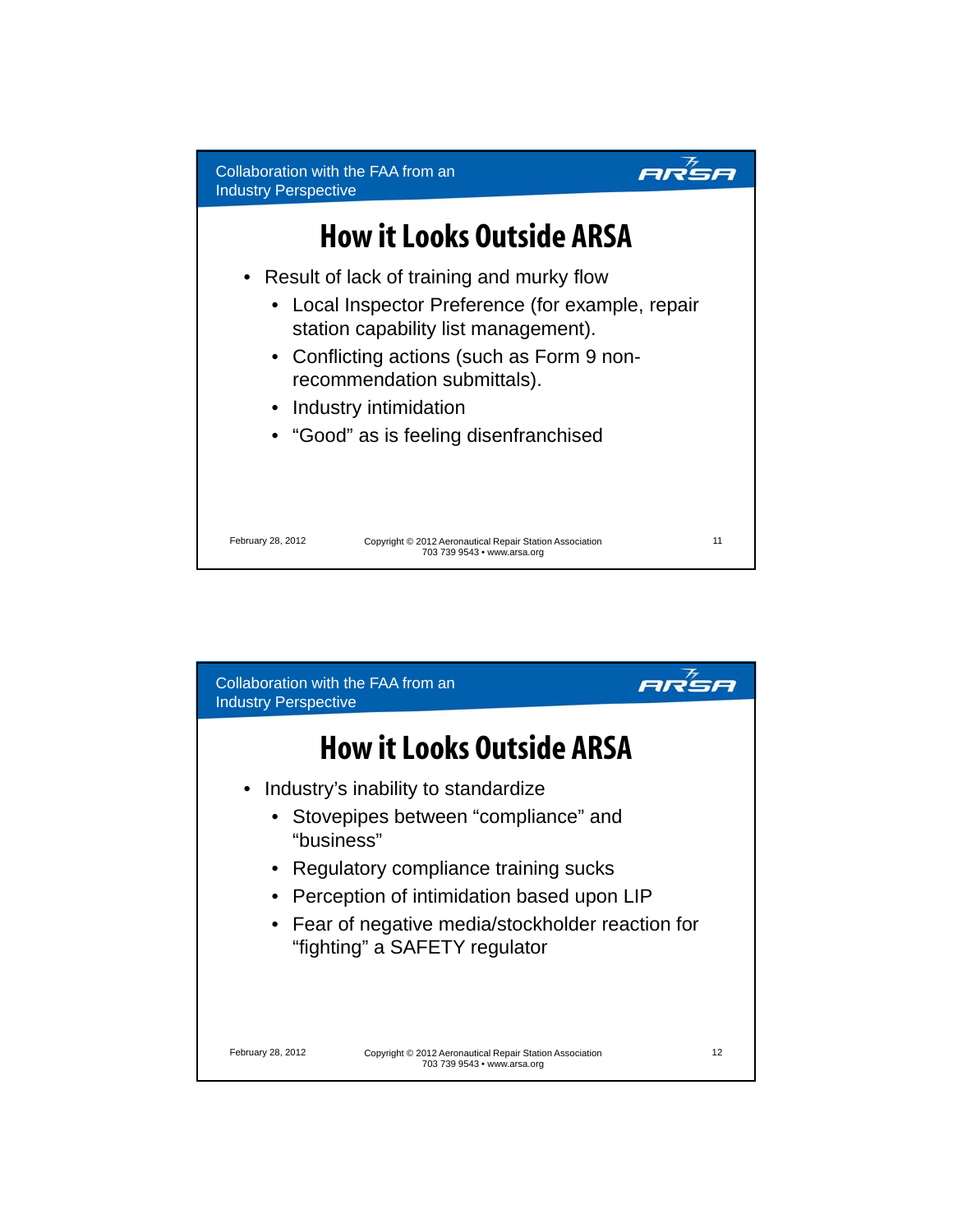

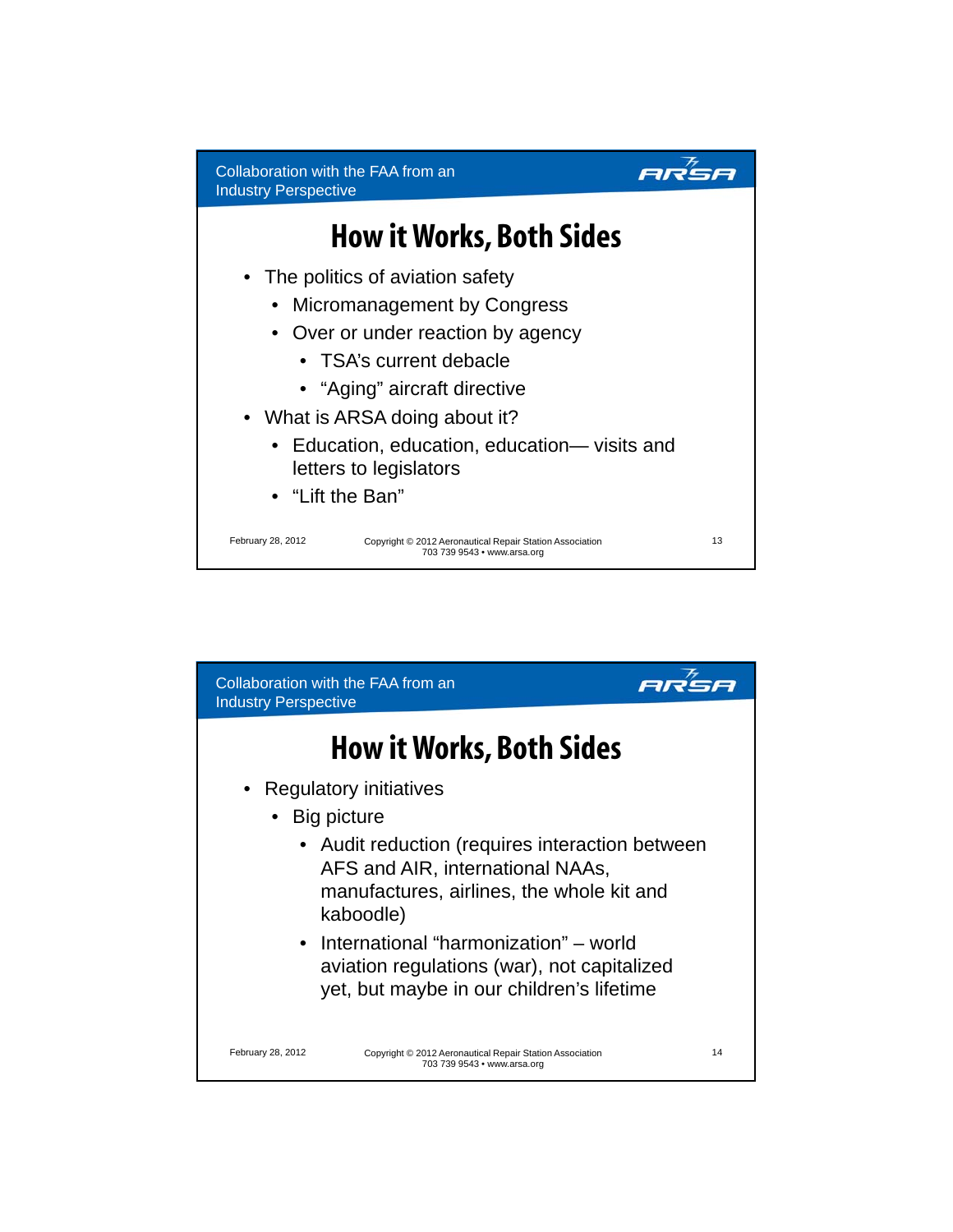